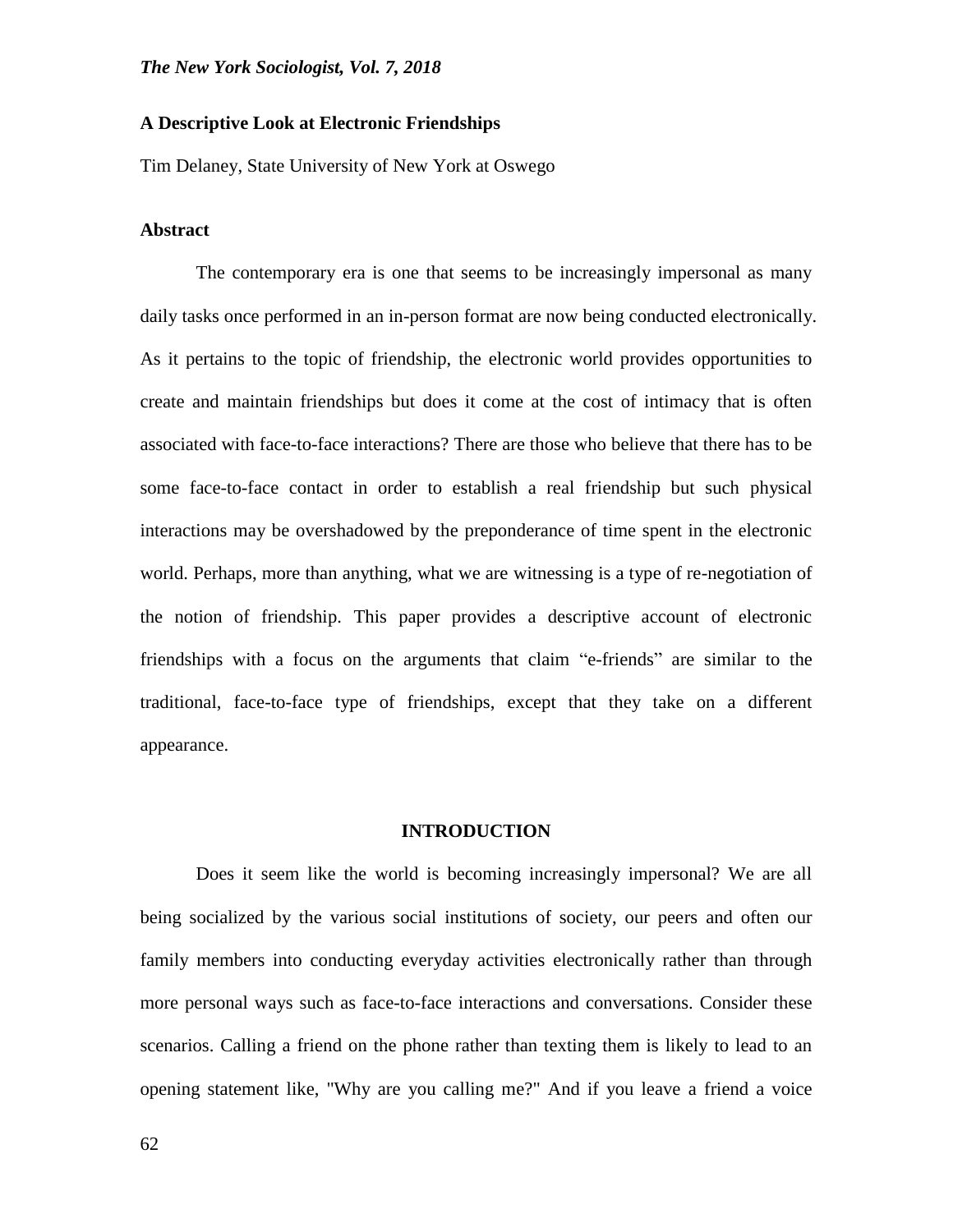message they might snap and say something like, "I don't listen to my voicemails, what did you want?" Of course, at that point you will have to repeat yourself because they have not listened to the voicemail. Send someone a text and they might interpret a "tone" in your message that simply was not intended, and when you explain yourself they might respond by saying, "Well, use some emoticons next time and then I'll know if you were kidding or being serious." Instead of receiving personal invitations to social events such as holiday and birthday celebrations we receive electronic "Evites." In each of these instances, we begin to see how the notion of friendship is being re-negotiated by those who have embraced the protocol of electronic forms of communication over the traditional forms. This increasingly prevailing protocol consists of a general theme of conducting an increasing number of social interactions electronically. Embracing this developing form of social interaction protocol is much easier for those whose lives are already consumed by electronic forms of communication than it is for those who prefer things the way they used to be.

There are many other examples of the infusion of the electronic protocol into our daily lives whether we embrace it or not. For example, have you ever gone shopping at a store and received a receipt only to have the cashier say to you, "If you go online and fill out a survey you might win \$1,000"? They assure you it will only take a minute or two. You may respond by asking, "Can't I just answer the survey now with you and you can let me know if I won the \$1,000?" "Of course not," is the reply. Now that you are thinking about money matters and making purchases, you may say to yourself before attempting to make your next purchase, "I wonder what my credit/debit card balance is?" To find out the answer to this question you must go online and communicate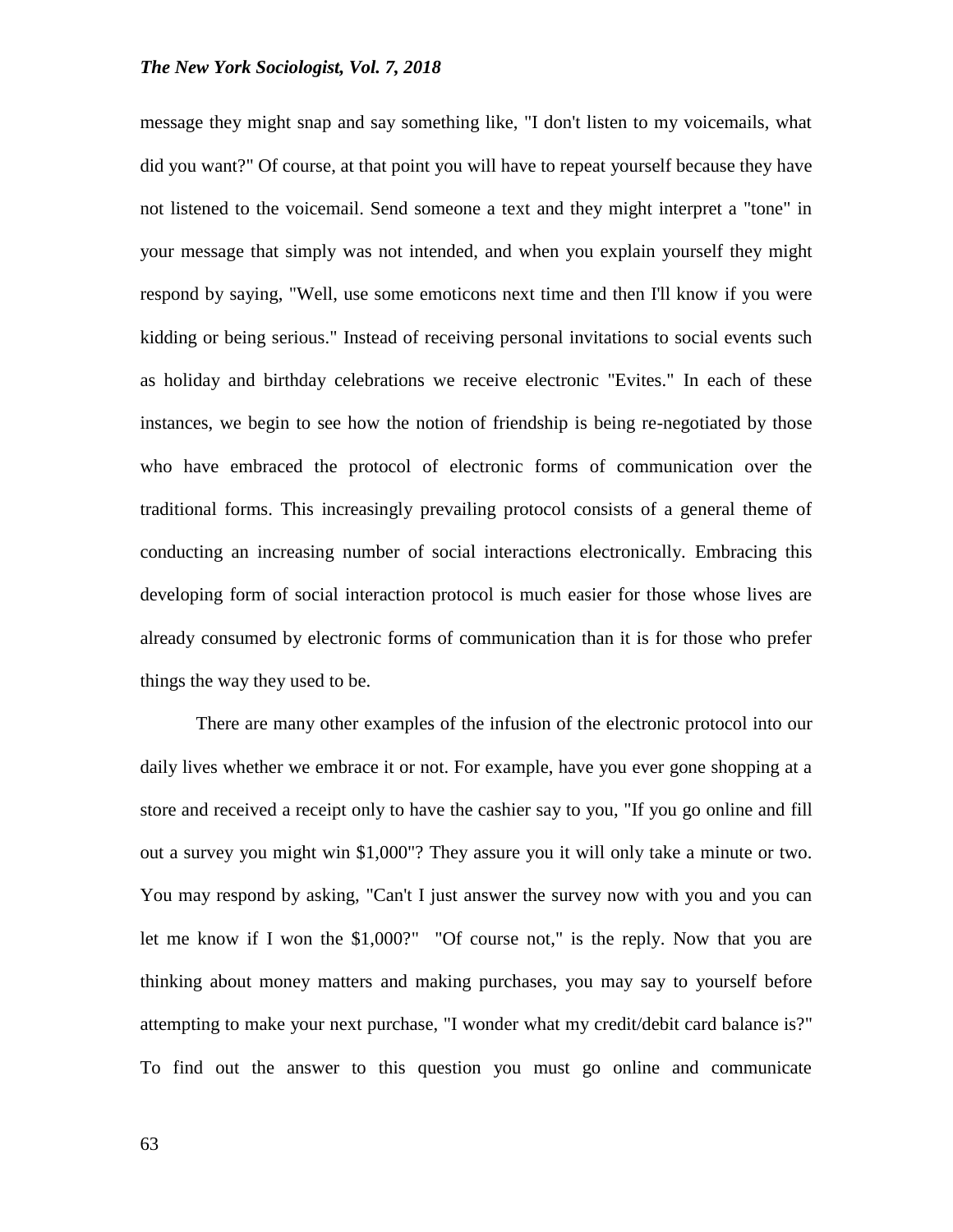electronically with a machine rather than a live person. And trying to get a hold of a live person at most corporate headquarters is extremely frustrating and impersonal as you must go through a series of prompts that will connect you in the right direction. It might even be impossible to get a human being on the line rather than a human-sounding soothing machine voice. In fact, almost all basic information must now be attained electronically.

If your internet connection or WiFi stops working and you call the provider, you are likely to get a message that says something like, "For faster service use our website." Do you want to call for a cab or some other car service, pizza delivery, or order tickets to a ballgame? It is likely you will have to do it electronically. Walk into a bank to conduct some simple banking activity such as cashing a \$100.00 check or making a simple deposit, and you are likely to wait at least 5 to 10 minutes to be served only to have the bank attendant say, "You know, you could've done this at the ATM outside." Reply by saying, "What, you don't want to see me?" and observe their confusion. View a commercial on TV by a drug company that purports to provide some potentially lifesaving drug only to hear at the end, "Go to our website to learn more." You may think to yourself, but I want to learn more *now*! Hear a news report during your favorite primetime TV show or while listening to the radio that warns, "A dangerous felon has escaped and may be lurking in your neighborhood. Tune in tonight at 11pm or go to our website to learn more." Chances are you will want to know more about this dangerous felon now and not at 11pm.

Just like every scenario described above, and countless more, if the information is important enough to you, you will indeed utilize electronic means to achieve your goals.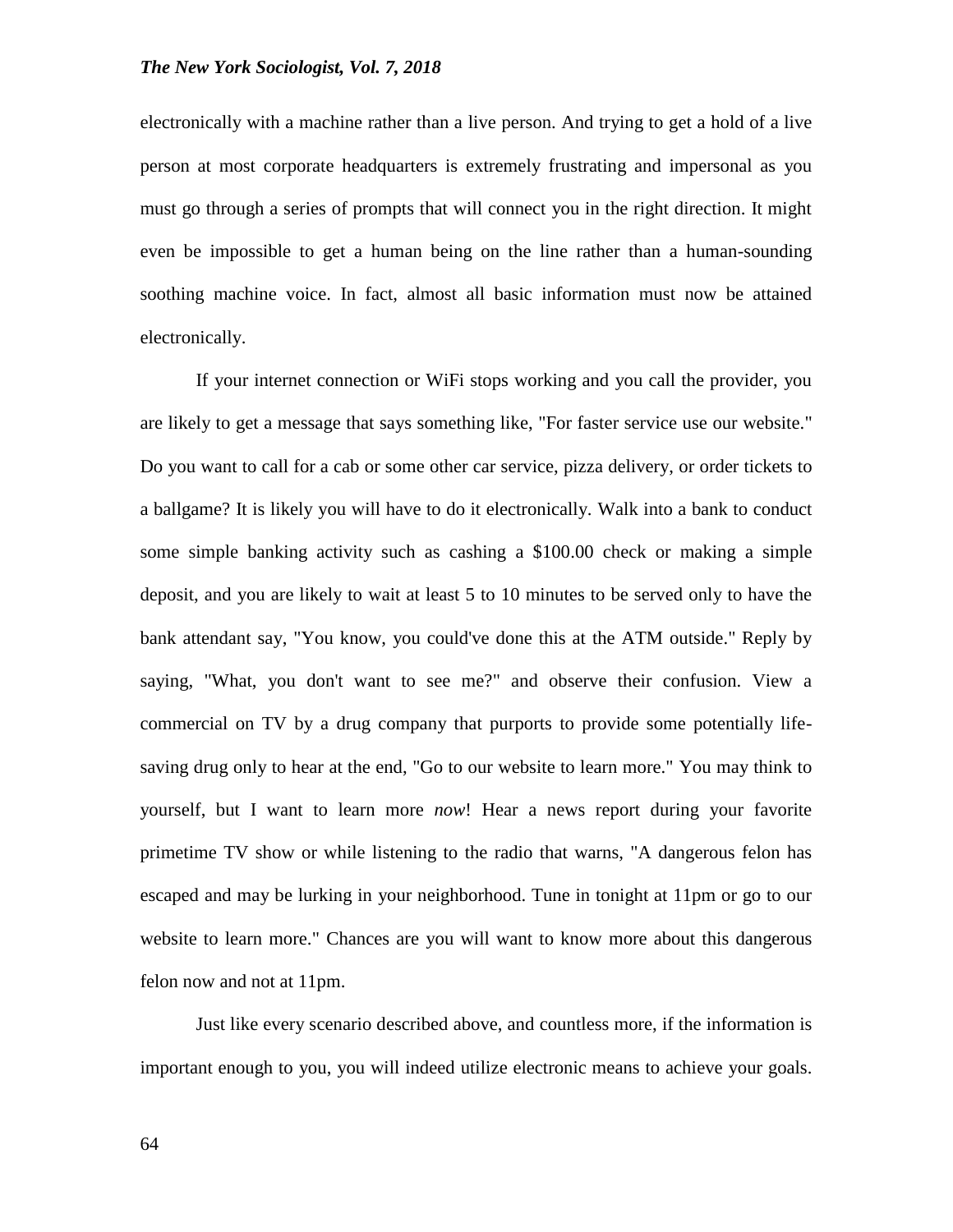We understand that we must seek answers and gain much information via electronic means for so many things now because we have been socialized into a cyberworld that increasingly dominates our daily activities. Then again, if you need information on such varied topics as how to tie a tie or how to fix a leaky faucet, you can go to YouTube and view a "How-to-Video." Further, if you need quick information on almost any topic, you can almost always find it electronically. So, it is not all bad. Welcome to the machine; you are now a part of it.

#### **THE DEVELOPMENT OF ELECTRONIC FRIENDSHIPS**

Throughout history, humans have forged friendship groups for a variety of reasons including companionship, safety and basic survival. The development of friendships and the formation of strong social bonds improved the group's probability of survival. Even as humans continued to evolve physically and intellectually over hundreds of thousands of years the need for companionship and a strong communal bond with others would remain intact. Until fairly recently, friendships were primarily restricted to those people in close proximity to us as a minimal requirement of friendship is social interaction. This social interaction was nearly always conducted on a face-to-face basis. However, with the advent of communications technology, people are now able to continue old friendships or establish new friendships with little or no face-to-face interaction via electronic interactions. In fact, as will be shown below, it is the norm today for people of most ages to spend a great deal of time communicating with one another in the electronic world (cyberworld). And, for the most part, people seem willingly going with the flow.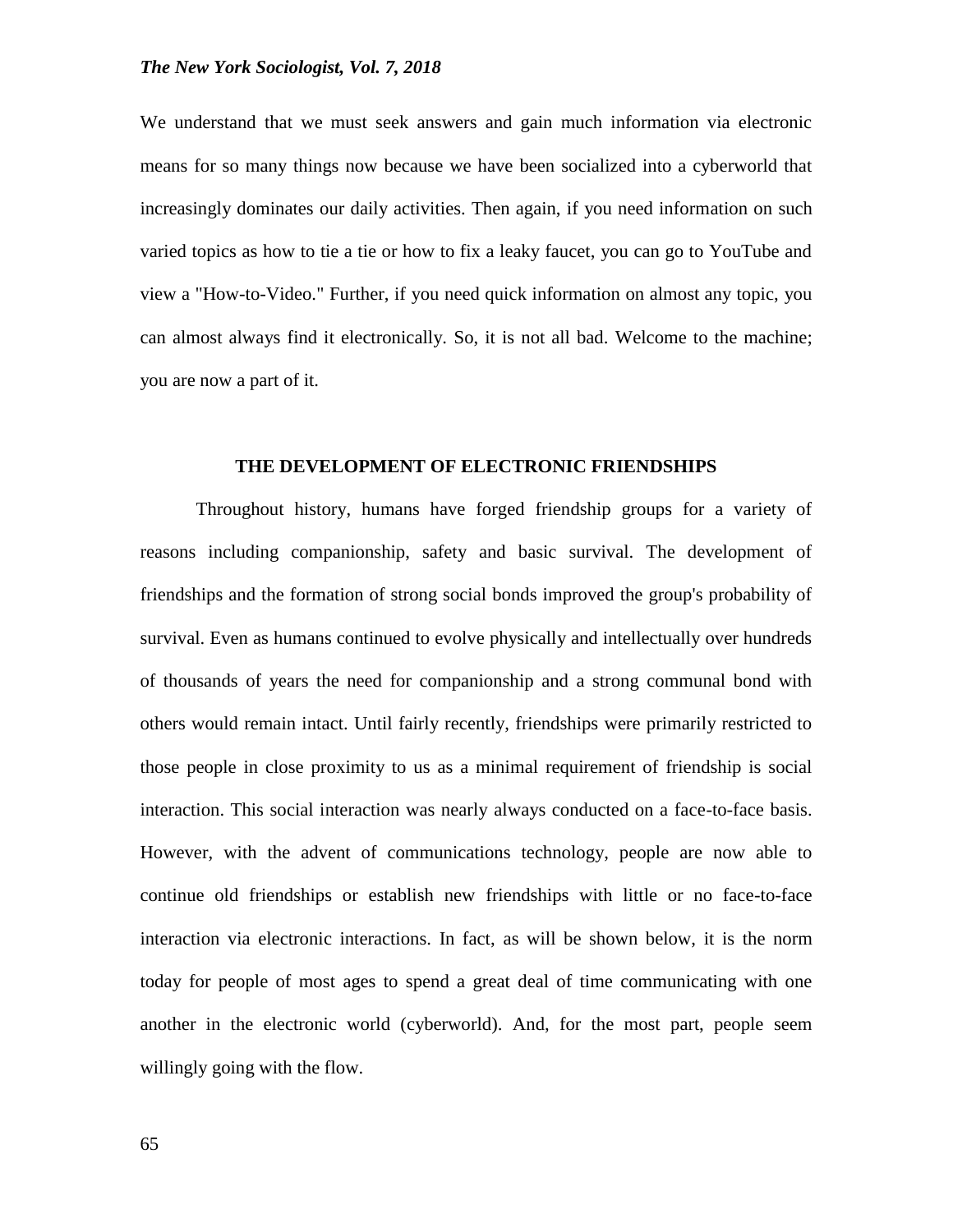Let us revisit the use of emoticons, previously mentioned. There are many good reasons to use emoticons. For one thing, consider all the electronic messages (e.g., text messages, emails, cyber posts) you receive, and think of how many times some of these messages were hard to understand or interpret because of the lack of visual symbols from the sender, such as gestures, that allow the reader to understand the emotion behind the message. As a result, the reader sometimes imposes a "tone" to the message that may be inaccurate as they, for example, misunderstand a joke for a serious comment (e.g., "I don't like the tone of your text. Are you mad at me?"). To avoid possible misunderstandings, it has become commonplace for people to use emoticons to express feelings. Thus, if the message was meant as a civil, non-confrontational, or humorous comment people add some variation of a smiley face. People also use emoticons to express themselves and there certainly are more than enough to choose from; in fact, there are so many emoticons available today that they represent a type of language. A number of messages are sent with just emoticons, and if you are not fluent with emoticons you will be lost. And yet, sociologists would point out, emoticons are simply symbols that help to form a language just like every other language.

#### **TIME SPENT IN THE ELECTRONIC WORLD**

We have been socialized into accepting the idea that participation in the electronic world is the norm. This cyber socialization process has been going on for generations now. Nearly everyone, including the elderly who grew up in an era mostly devoid of socialization via the cyberworld, has access to the cyberworld via an electronic device and feels comfortable being a part of it. And yet, there are many who still feel that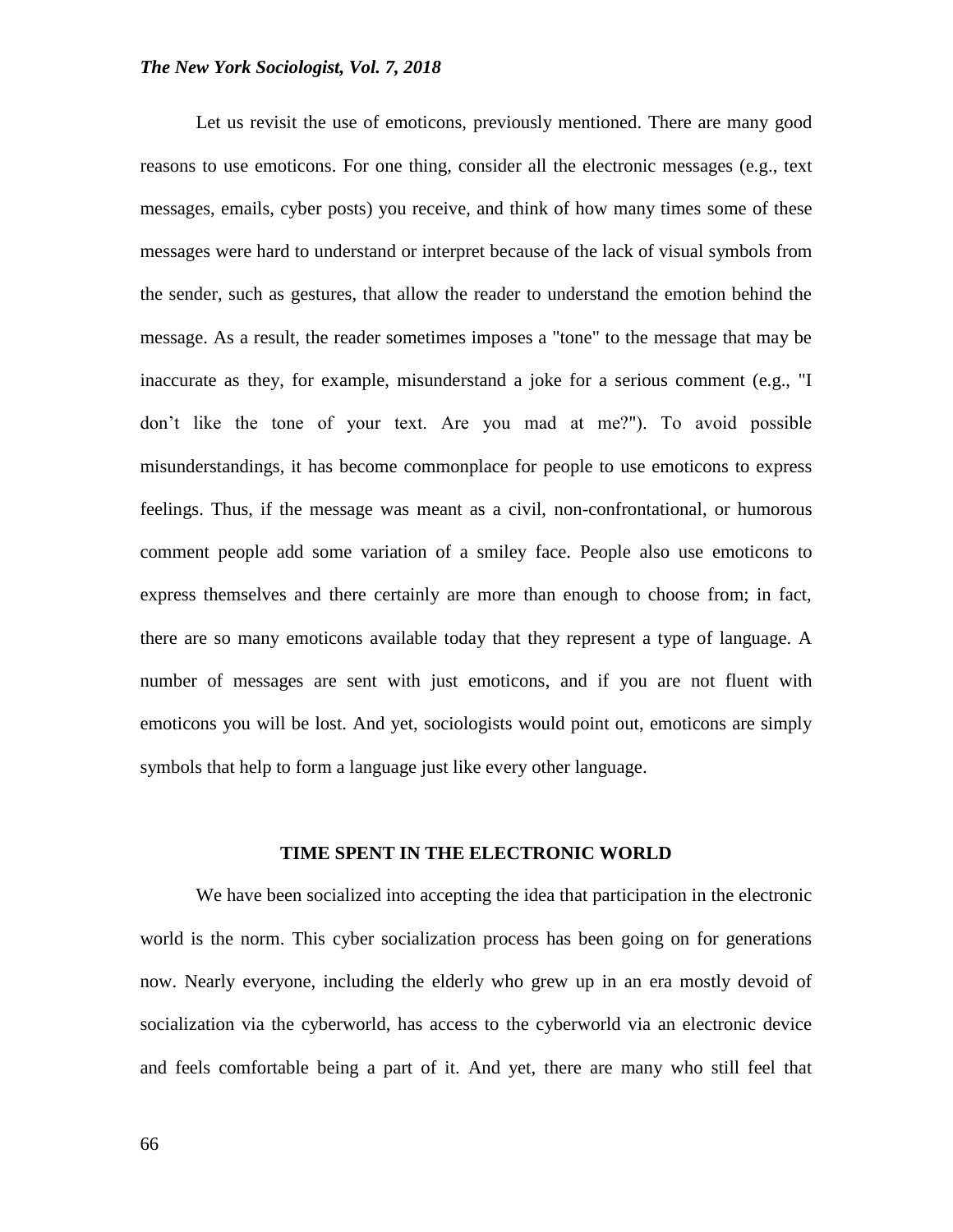communication with friends and family and relationship maintenance via cyber socialization is impersonal and dehumanizing. Sure, we can Skype and FaceTime people, but it is not the same thing as being able to hug or shake hands with someone. Thus, while it is nice to receive an electronic embrace from a loved one, it is not the same as a physical hug. Nonetheless, electronic communications are a reflection of the current times.

The amount of time spent in the cyberworld generally comes at the cost of less time spent with personal relationships in the "real" world. It has already been 7 years since *USA Today* declared 2010 "the year we stopped talking to one another" (Cafferty 2011). Such a declaration came about because of a variety of 2010 statistics including a report that 93 percent of Americans used a cell phone or a wireless device (Cafferty 2011). By 2017, 95 percent of Americans owned a cellphone of some kind, with 77 percent owning a smartphone, according to the Pew Research Center (2017).

In 2014, Americans aged 18 and older spent on average of 11 hours per day with electronic media (e.g., television and internet use) (Richter 2015). When we factor that most people are awake 15 to 17 hours a day, 11 hours per day of electronic media represents a high percentage of our waking activity. American teens spend about 9 hours a day using media for their enjoyment; with some 13-year-olds checking social media sites 100 or more times a day (Wallace 2015). Research has shown that the average daily internet media consumption of Americans more than doubled from 13 percent in 2010 to 30 percent in 2015 (Karaian 2015). This same research indicates that Latin Americans spend the most time (13 hours per day) with some sort of media, and Asian-Pacific residents the least amount of time (a little more than 5 hours) (Karaian 2015).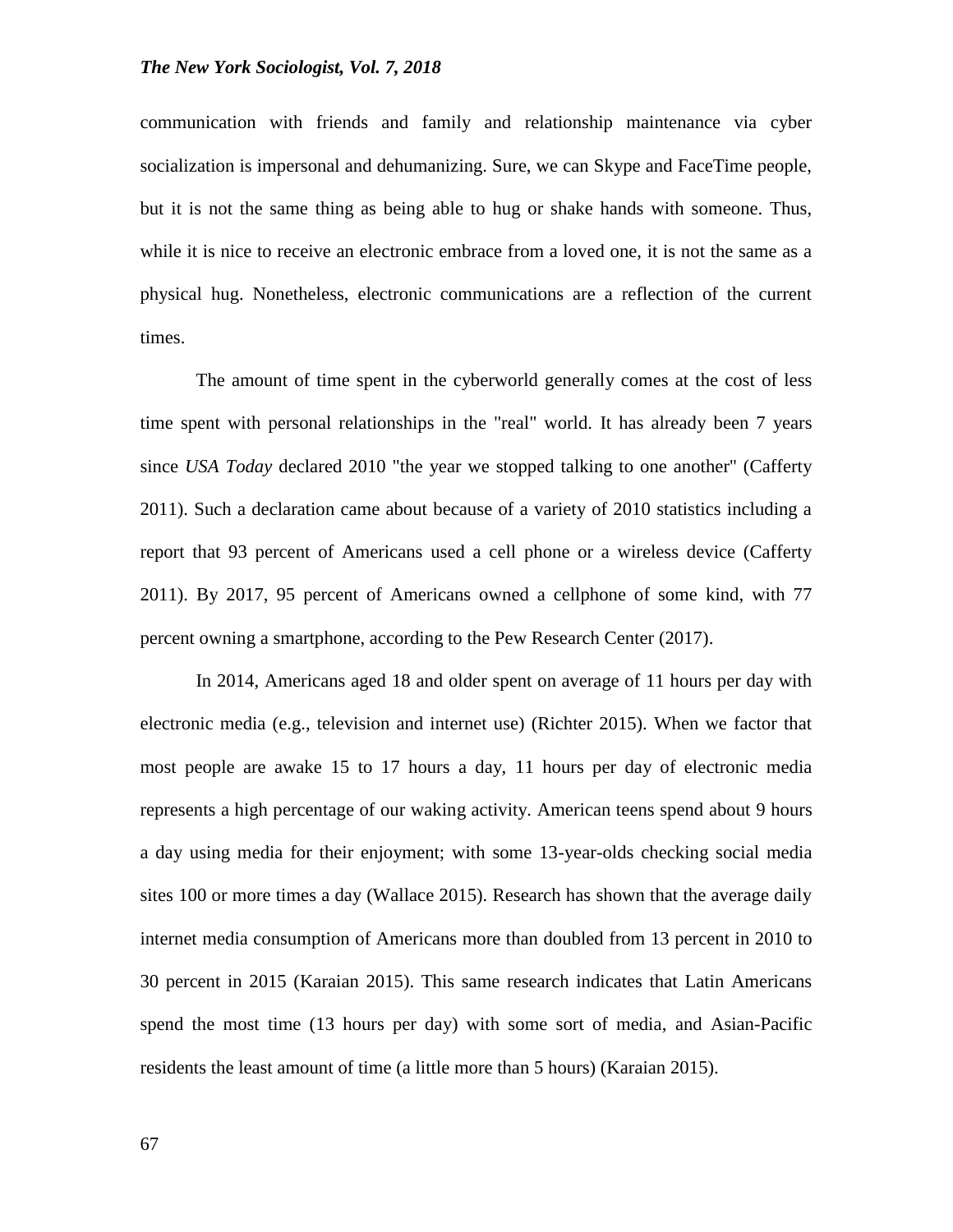In the UK, young people aged between 16 and 24 spend more than 27 hours a week on the internet, and people of all ages are spending twice as much time online compared to 10 years ago. This dramatic increase has been fueled by increasing use of tablets and smartphones. Young adults are especially responsible for this increase in the UK as the time spent online has almost tripled from 10 hours and 24 minutes each week in 2005 to 27 hours and 36 minutes in 2014 (Anderson 2015). The average person in the UK spends 2.5 hours every week "online while on the move"—away from their home, work or place of study. This is a five-fold increase from 2005, when the figure was just 30 minutes. Overall, the proportion of adults using the internet has risen from 6 in 10 in 2005 to almost 9 in 10 in 2015 (Anderson 2015). A similar trend occurring in the UK and the US is that while people are still watching a great deal of TV and films, they are increasingly watching this programming online.

In Russia, the most active Internet users are young people between the ages of 18 and 24, and they spend more than 21 hours a week online. This marks an increase of 5 times the number of hours spent online compared to 2009-2010 when the popularity of the Russian social networking (Vkontakte.ru, Odnoklassniki.ru) began to increase rapidly (Rassadina 2015). Another tendency is that 90 percent of Internet users in Russia under the age of 35 use gadgets to get access to the web. Research also indicates that in 2016 the gadgets' owners used the internet mainly for communication in social networks over 2 hours per day. The overall average of Russians' online activity is about 7 hours a week. That is less than the overall average for Europeans, but higher than the world's average (Yandex 2017). However, the main point about Russian social media interaction is that it develops much of the intercultural and interlingua dialogue within Russia. Time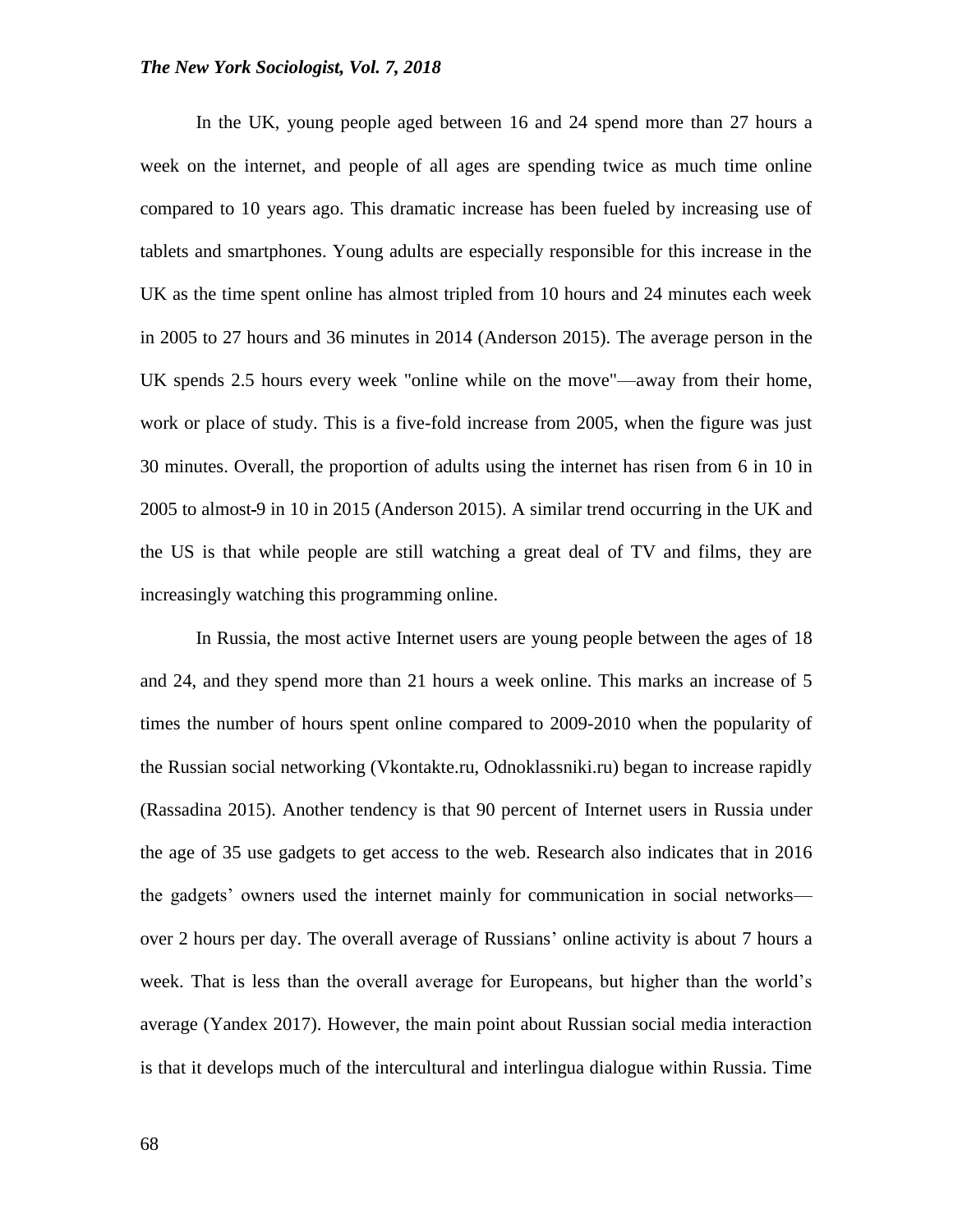spent on the internet and particularly in social media (with Facebook as the leading site) could potentially contribute to knowledge of other nationalities and cultures and increases the interest with them. This process creates favorable conditions for the widening of such diverse activities as "couch surfing." Couch surfing itself is an internet phenomenon that is of growing interest among Russians between people from different cultures. Still, the tendency of growing tolerance and dialogue between Russians and people of other cultures is more typical in the larger cities of Russia including Moscow, St. Petersburg and Kazan, than it is in the rural areas (Delaney and Malakhova 2017).

The cyber socialization process that encourages people to communicate with one another electronically has been fueled by an increasing number of social network sites. Facebook remains as the most popular network site (eBiz 2016). In 2017, Facebook surpassed the 2 billion monthly active users mark in the second quarter of 2017 (Statista.com 2017). Facebook is available in 70 different languages, and more than 75% of all Facebook users reside outside of the United States (StatisticBrain.com 2017). Facebook Messenger has been especially helpful for many people to establish friendships. Following Facebook as the world's most popular social network sites are: YouTube, Twitter, LinkedIn, Pinterest, Google+, Tumblr, Instagram, Reddit and VK (eBiz 2016). Social network sites afford people an opportunity to keep in electronic contact with their friends, family and associates even when they are separated by great distances geographically.

Delaney and Madigan (2017) conducted original research on college students at their respective colleges—SUNY Oswego and St. John Fisher College—and asked them to identify the social media sites they used most often (See Table 1). Instagram was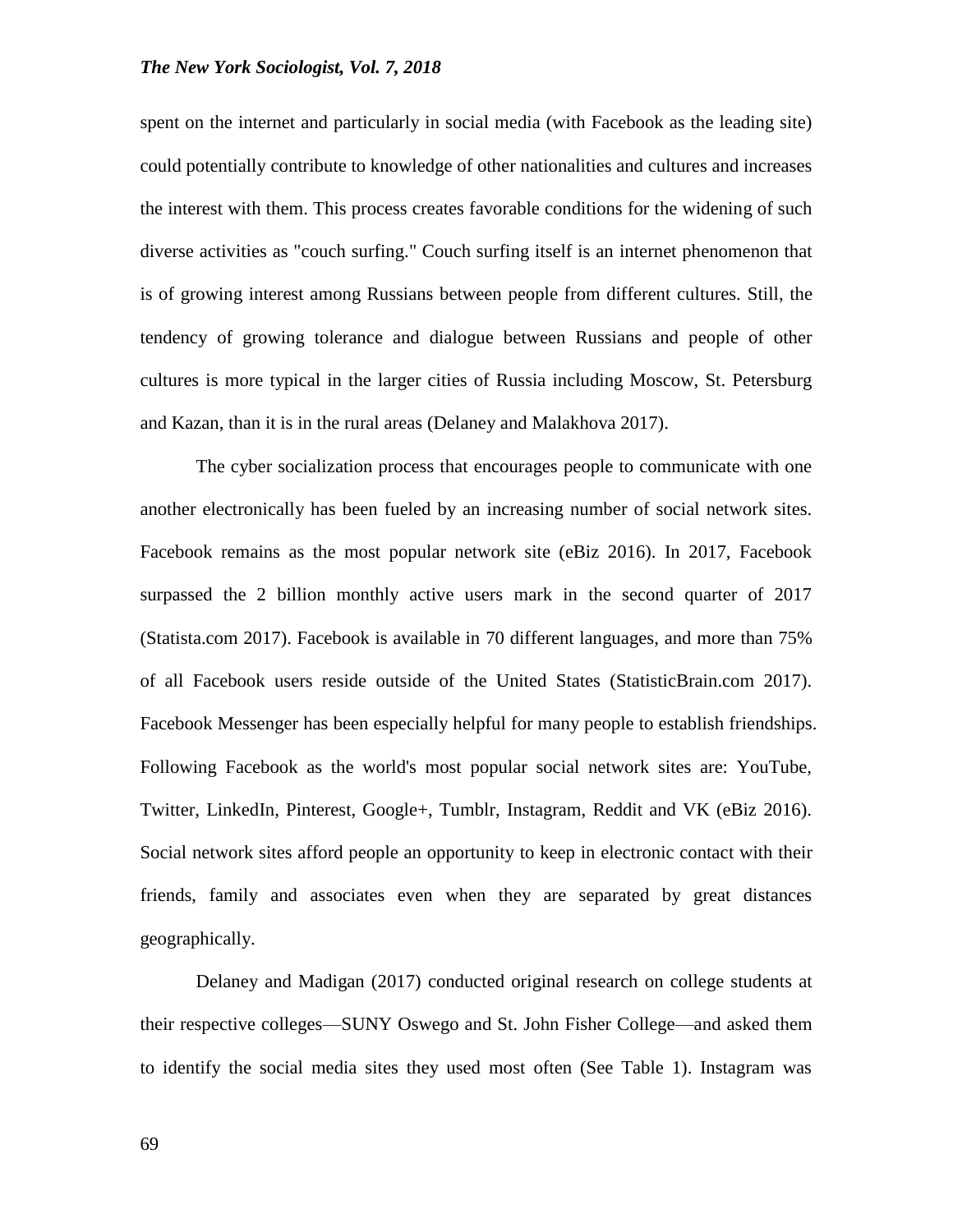popular in this survey, reflecting the general age of respondents who were mostly between 18 and 24 years old. Facebook remains most popular with our surveyed college students but it should be pointed out that while our respondents had Facebook accounts they did not use it as often as other social media sites. As shown in Table 1, Instagram, Snapchat, Facebook and Twitter are the four most popular social network sites used by our survey participants.

| Males $(N=76)$    |                |         | Females $(N=108)$ |    |                |
|-------------------|----------------|---------|-------------------|----|----------------|
| Social Media Site | #              | Percent | Social Media Site | #  | Percent        |
| Facebook          | 54             | 71      | Instagram         | 89 | 82             |
| Instagram         | 51             | 67      | Snapchat          | 83 | 77             |
| Snapchat          | 41             | 54      | Facebook          | 80 | 74             |
| Twitter           | 37             | 49      | Twitter           | 59 | 55             |
| YouTube           | 4              | 5       | Tumblr            | 12 | 11             |
| Reddit            | 3              | 4       | Pinterest         | 4  | 4              |
| Tumblr            | 3              | 4       | Yik Yak           | 2  | $\overline{2}$ |
| LinkedIn          | $\overline{2}$ | 3       | YouTube           | 2  | $\overline{2}$ |
| Steam             | 1              | 1       | <b>BuzzFeed</b>   |    | 1              |
| Beme              | 1              |         | Reddit            | 1  | 1              |
| Yik Yak           | 1              | 1       | Messenger         |    | 1              |
| Twitch.tv         |                |         | Tinder            |    |                |
| None              | 3              | 4       | VSCO              |    |                |

**Table 1:** Most Commonly Used Sites, by Gender, Number and in Percent

(Source: Delaney and Madigan 2017)

### **QUESTIONING THE LEGITIMACY OF ELECTRONIC FRIENDSHIPS**

\_\_\_\_\_\_\_\_\_\_\_\_\_\_\_\_\_\_\_\_\_\_\_\_\_\_\_\_\_\_\_\_\_\_\_\_\_\_\_\_\_\_\_\_\_\_\_\_\_\_\_\_\_\_\_\_\_\_\_\_\_\_\_\_\_\_\_\_\_\_\_\_

Given the increasing popularity of people communicating with one another electronically as a means to establish friendships, there are questions about the legitimacy of electronic friendships and "e-friends." There are those who believe that there has to be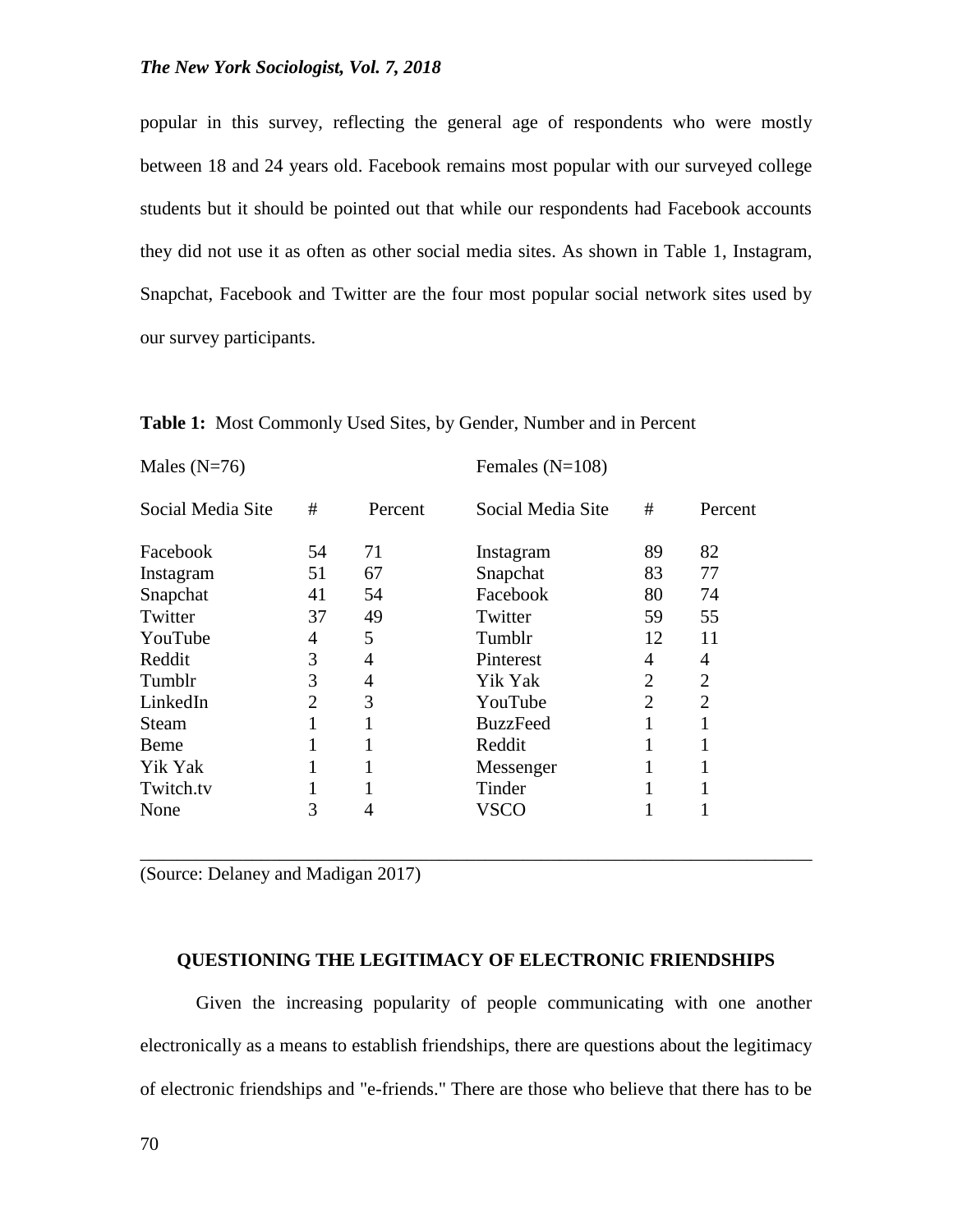some face-to-face contact in order to establish a real friendship. Others wonder if it is really possible for someone to uphold friendships with hundreds or thousands of Facebook friends. Still others wonder if the quality of an electronic friendship is the same as face-to-face friendships. Questions such as these arise because the nature of social interaction, like social norms, values and beliefs themselves are changing, and while some members of society embrace this change, others lag behind and question its legitimacy.

To be fair, it is common for many Facebook users to potentially have hundreds of friends they have never met personally, and as a result their relationships are often superficial. Then again, many face-to-face friendships are also impersonal and superficial. And yet, there are many occasions when our electronic friendships become very intimate: as we learn about their likes and dislikes, their achievements and pitfalls and their real life friends and family members, we begin to form a real bond with them.

Academics and laypersons alike have been pondering this notion of whether or not electronic friendships are "real" friendships for a number of years now. Alia Dastagir, writing for *USA Today* cites William Rawlins, a professor of communication studies at Ohio University, who said that all friendships have the same basic elements: they are voluntary, mutual, personal, affectionate and equal. "The voluntary part is key. Reciprocity is one of Facebook's central tenants. I can't friend you unless you accept me. This isn't the case for all social networks. On Twitter and Instagram you can follow without being followed back, creating a more impersonal network" (Dastagir 2016). On Facebook however, one must be accepted as a friend, and you can always be unfriended. The affectionate (emotional) component of friendship is an interesting variable, however,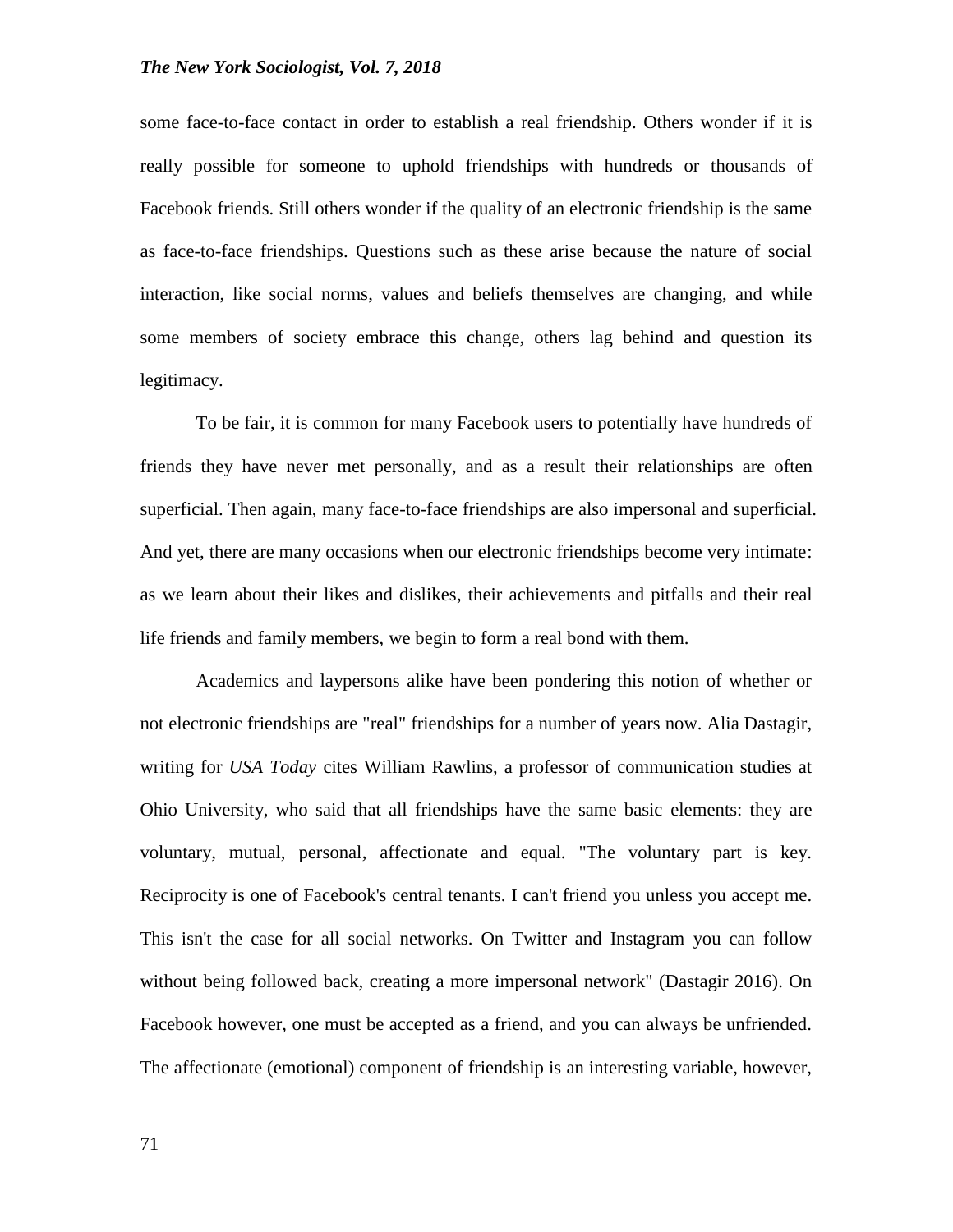when applied to electronic friends. A study conducted by Oxford University psychology professor Robin Dunbar (2016) resulted in his conclusion that on average, only about 14 (13.6) of your Facebook friends could be counted on for emotional/social support in time of crisis.

The Dunbar study (2016) also points out a similarity between electronic friendships and face-to-face friendships, namely that they are all subject to natural decay in the absence of contact. It appears that social media can function to slow down the decay of friendships but, face-to-face relationships require some face-to-face contact to prolong themselves. Electronic friendships do not need face-to-face interaction; instead, they need to be maintained electronically.

Tanya Hollander, a Facebook user, was wondering if her Facebook friends were real friends so she decided to track them down, all 626 of them. As a photographer, she decided to go on a quest to take all of their photographs. Some of these friends she knew in real life, some were old friends from high school (over 20 years prior), and others she only knew as electronic friends. She started her journey with low expectations, "There's no way these people will give a shit about me" she told Claire O'Neill who wrote an article about Hollander for NPR. As it turned out, her friends, whether "real" or "electronic" were enthusiastic about the project. One electronic friend let Hollander crash with her for over a week as she looked for other electronic friends to meet in person and photograph. Hollander concluded that there is a thin line between electronic friends and real friends and that all it takes for the cross-over is to actually meet electronic friends and they may easily become real friends. Hollander stated, "I have been so surprised at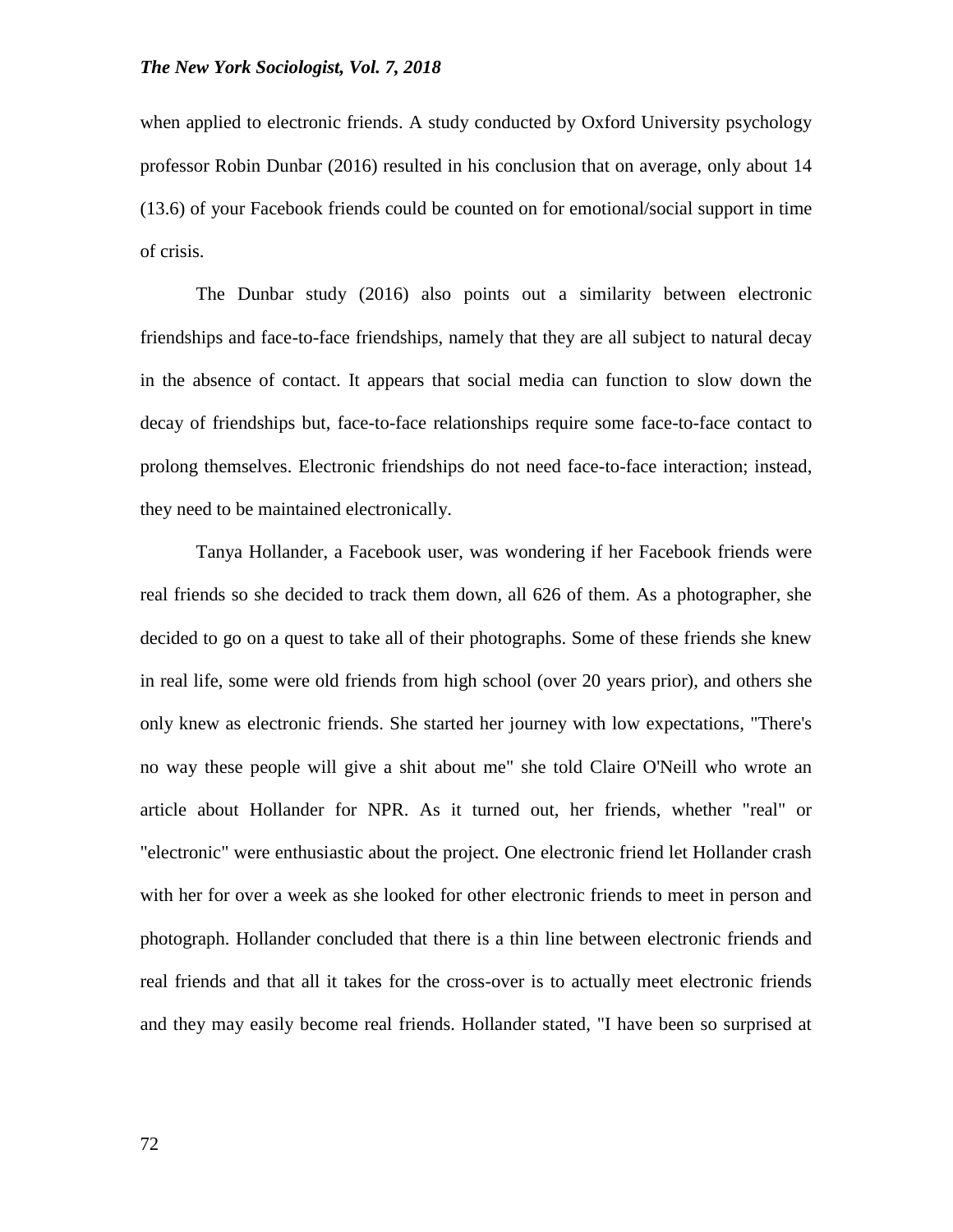how generous people have been. Apparently all it takes is some face time to make Facebook friendships real" (O'Neill 2012).

In an interesting cross-media example of the exploration on whether electronic friendships are real or not, consider a letter from a 20-year-old woman written to "Dear Abby" (a syndicated advice columnist) inquiring about grief and electronic friends. The woman wrote that her boyfriend ("my very first boyfriend") committed suicide and that she felt absolutely destroyed. The woman continued that while they lived several states apart and that they never met face-to-face, they did talk every night and video-chatted many times. "My feelings for him are real." She wrote that she broke down after hearing the news and that she was in great distress. Her heartache was made worse by her family's reaction to her loss. "My family thinks I'm overreacting. They can't understand how a relationship with someone online can be serious." The woman wanted help from Abby in making her family recognize how much pain she was in. Abby replied by first offering sympathy for the loss of "someone you cared about so deeply." Abby also wrote that it was sad that her parents minimized her feelings; mentioned how many serious relationships have now started online; and suggested that she seek emotional support elsewhere (e.g., a clergyperson, if she had one, or look online for a grief support group) (Dear Abby 2015).

In the Delaney and Madigan study on SUNY Oswego and St. John Fisher College students, survey participants were asked, "Is it possible to be in a relationship with someone strictly electronically (no physical interactions)?" There was a statistically significant difference between male and female responses with just forty-five percent of males saying "yes" but sixty-four percent of females saying "yes" to the question is it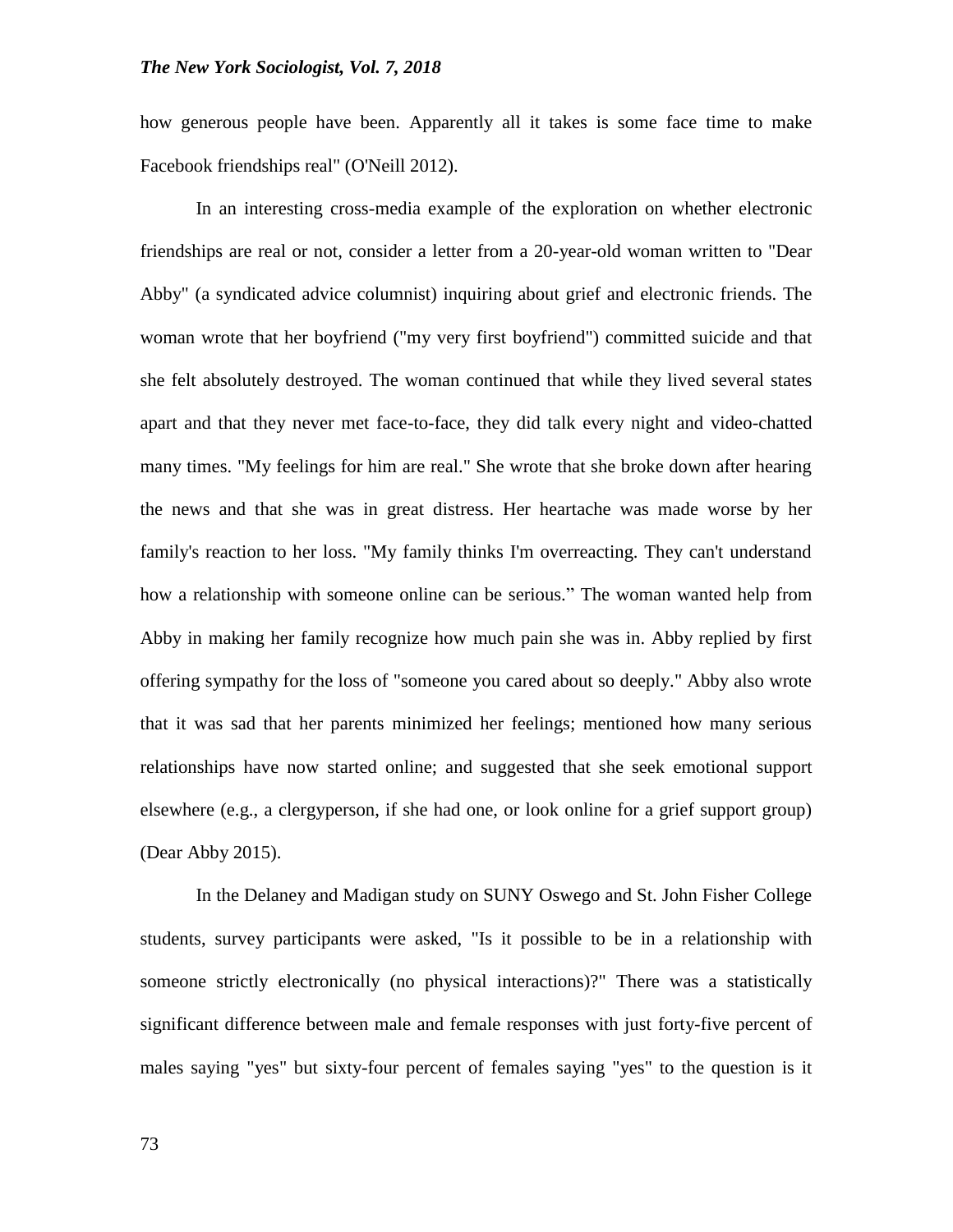possible to have a strictly electronic relationship without physical interactions (See Table

2).

**Table 2:** Is It Possible to be in a Relationship with Someone Strictly Electronically (No Physical Interactions)? by Gender, Number and in Percent

| Males $(N=74)$        |          |          | Females $(N=105)$     |          |          |
|-----------------------|----------|----------|-----------------------|----------|----------|
| Yes or No             | #        | Percent  | Yes or No             | #        | Percent  |
| Yes<br>N <sub>0</sub> | 33<br>41 | 45<br>55 | Yes<br>N <sub>0</sub> | 67<br>38 | 64<br>36 |

(Source: Delaney and Madigan 2017)

Respondents were asked to explain their answer to the question "is it possible to be in a relationship with someone strictly electronically (no physical interactions)?" and listed below is a sampling of responses from males in support of electronic relationships:

\_\_\_\_\_\_\_\_\_\_\_\_\_\_\_\_\_\_\_\_\_\_\_\_\_\_\_\_\_\_\_\_\_\_\_\_\_\_\_\_\_\_\_\_\_\_\_\_\_\_\_\_\_\_\_\_\_\_\_\_\_\_\_\_\_\_\_\_\_\_\_\_

- Relationships are vague and subjective; anyone who communicates with someone has a relationship with that person. Still, I couldn't do a strictly electronic relationship, but that's just me.
- As long as there is a similarity between both parties, a friendship can form.
- It's hard not being near someone you are close with, but it doesn't mean it can't happen.
- Yes, social media has created e-relationships.
- Yes, but it's weird.
- Yes, but it's an incomplete relationship.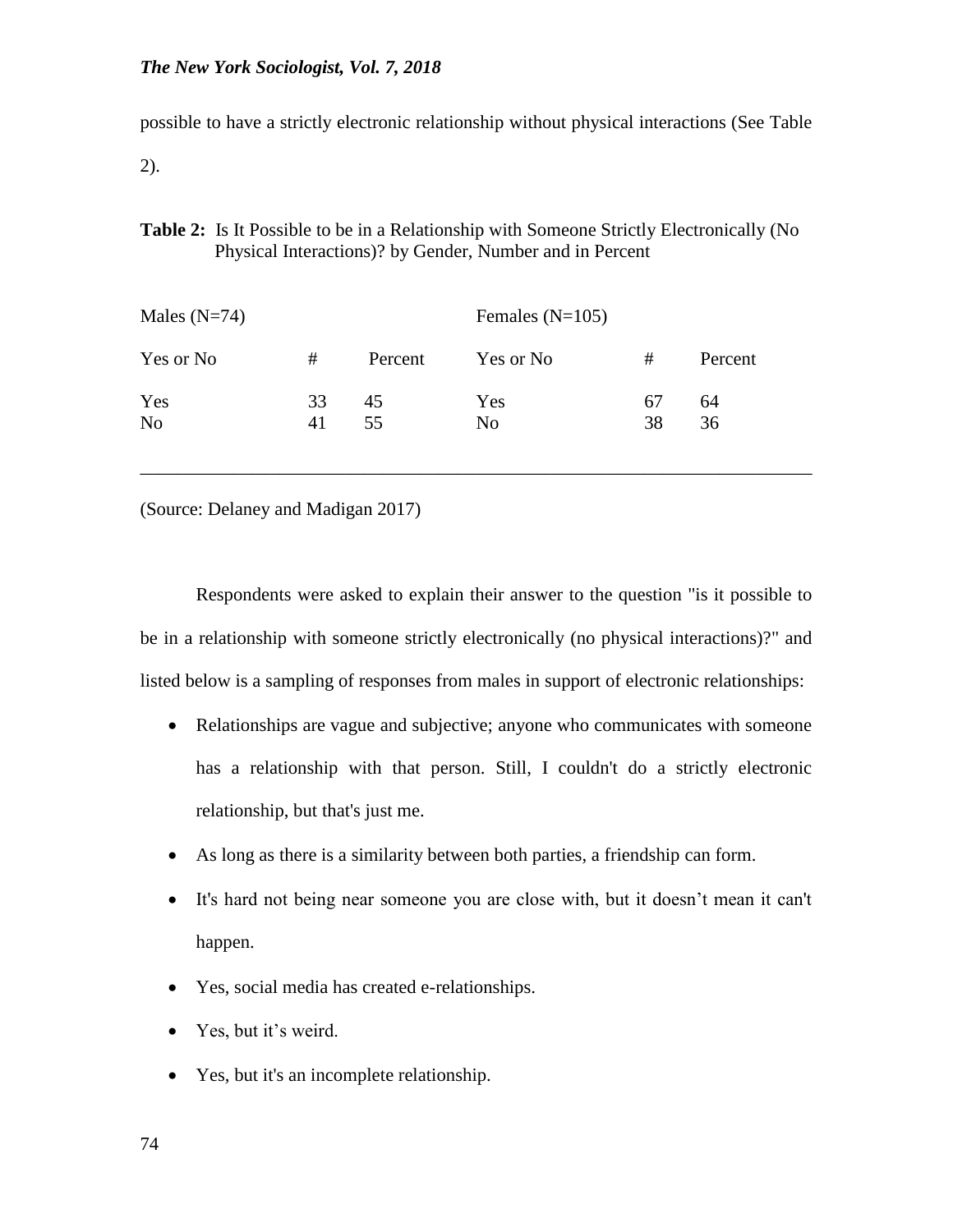- Yes, but only if both people are being true—no Catfish type situations.
- Yes, I am an avid gamer and have many friends that I only speak to electronically.
- Maybe, but I don't think it's sustainable. But, then again, the digital age is changing things.

Among the female responses in support of the validity of electronic relationships are the following:

- Yes, you don't need physical contact to have a relationship with someone (some variation of this comment was the most common).
- Yes, it's still someone to talk to.
- It is possible but not for me.
- Friendship yes; romance, no.

Among the *male* responses who disagreed with the validity of a relationship strictly electronically-based are the following:

- I don't believe in that. Social media is a mask for some people.
- You can't have a real relationship unless you have met that person.
- No, I must have physical contact (most common answer).
- No, in order to have a complete connection you must have some face-to-face/inperson contact.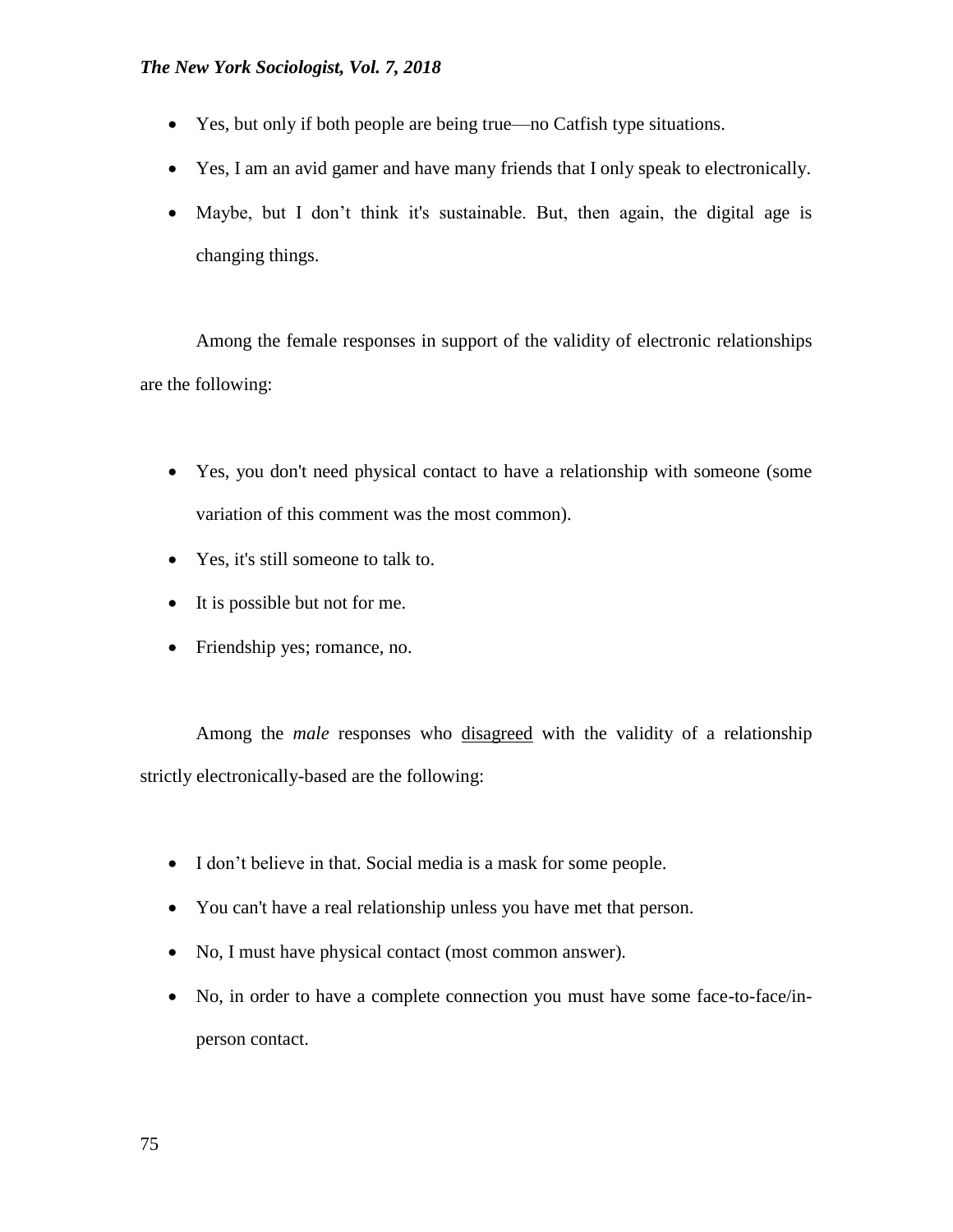Female respondents who did not support the notion of a purely electronic relationship offered comments such as these:

- No, you can only truly know someone if you are physically with that person (most common answer).
- No, I need to see/fee/hear the emotion in their voice and read their body language.
- No, electronics are a disconnect from emotion and gestures.
- How can you really know someone if you have never met them in person?
- No, it's like a modern-day pen pal.
- No, why would anyone do that?
- And from the respondent that was victimized by a catfishing scheme, "Never trust" someone online. The people you think are real are not real."

Based on Delaney and Madigan's research, it would seem that there is disagreement about the validity of purely electronic relationships (e-relationships). Electronic relationships *are* relationships; they're just not face-to-face relationships.

#### **CONCLUSION**

The social world is changing in many ways but as it pertains to this article, the increased normality of communicating with one another via electronic means has particularly influenced social interactions and the formation of friendships. The key to electronic friendships, like face-to-face friendships, would be the maintenance of social interaction. Electronic friendships again, like face-to-face friendships, have the potential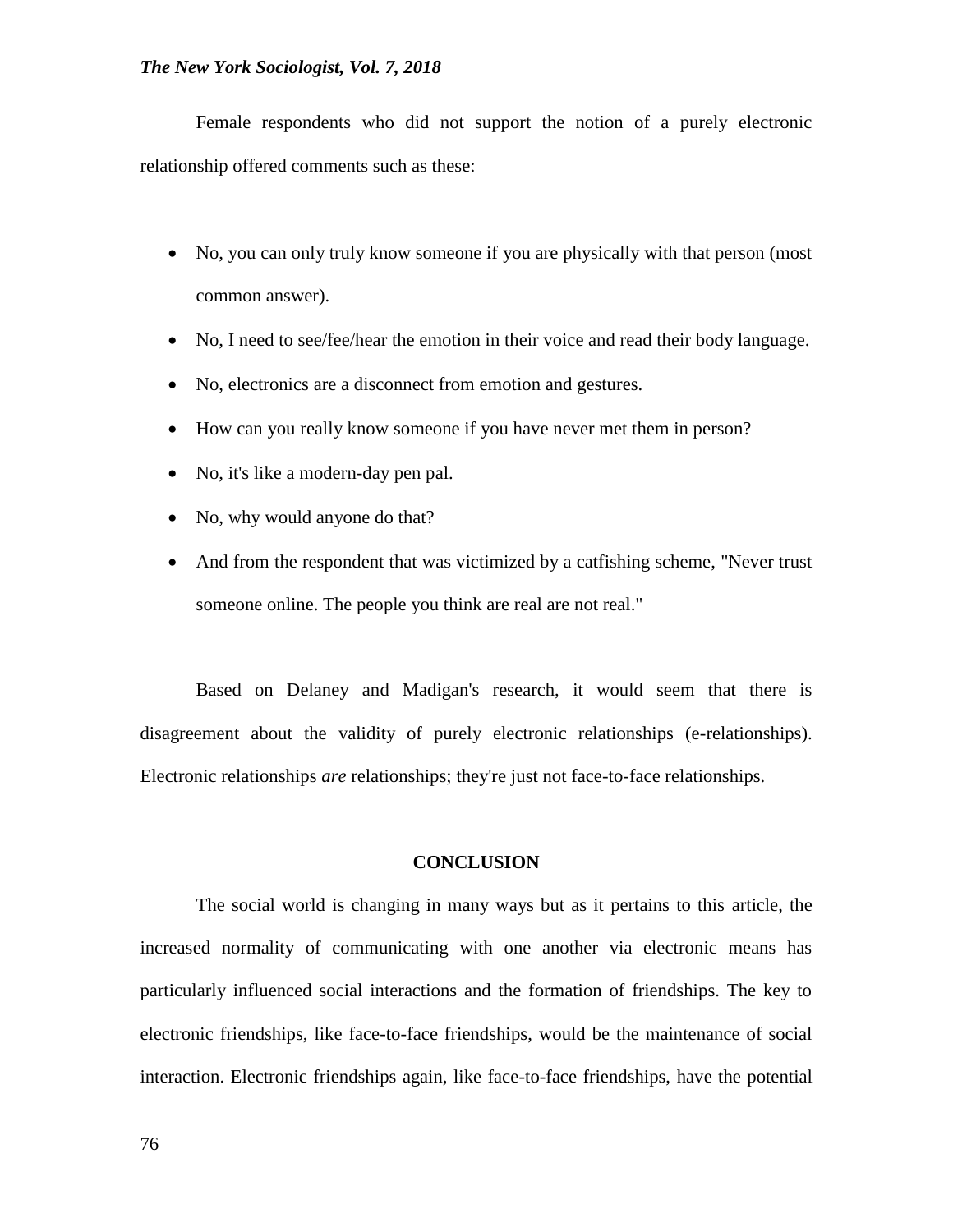to possess the same key characteristics: voluntary participation, mutuality, sharing personal details about one another, and displaying some degree of affection. Elaborating on the affective aspects of electronic relationships there are those who have established romances and consider themselves "together" in a real sense even though they have not met in the real world. The possibility of maintaining an almost continuous conversation online gives us a completely natural sense of its reality as a "flow" of interaction that can be established. Electronic relationships allow for a wide range of emotions similar to face-to-face communication. Possessing information (e.g., photos, personal stories, descriptions of daily activities) that others share electronically allows cyber interactants to create an image(s) of one another making the experience seem as real as a face-to-face interaction.

Electronic friendships then, are as real as friends make them. The prevailing protocol that surrounds social interactants into accepting that an increasing number of social interactions should be conducted electronically helps to assure the idea that electronic friendships are as real as reality can be. Furthermore, e-friends that have accepted the negotiated protocol of electronic forms of communication over the traditional ones will more likely come to view electronic friendships as real, and certainly, as real as traditional, face-to-face friendships.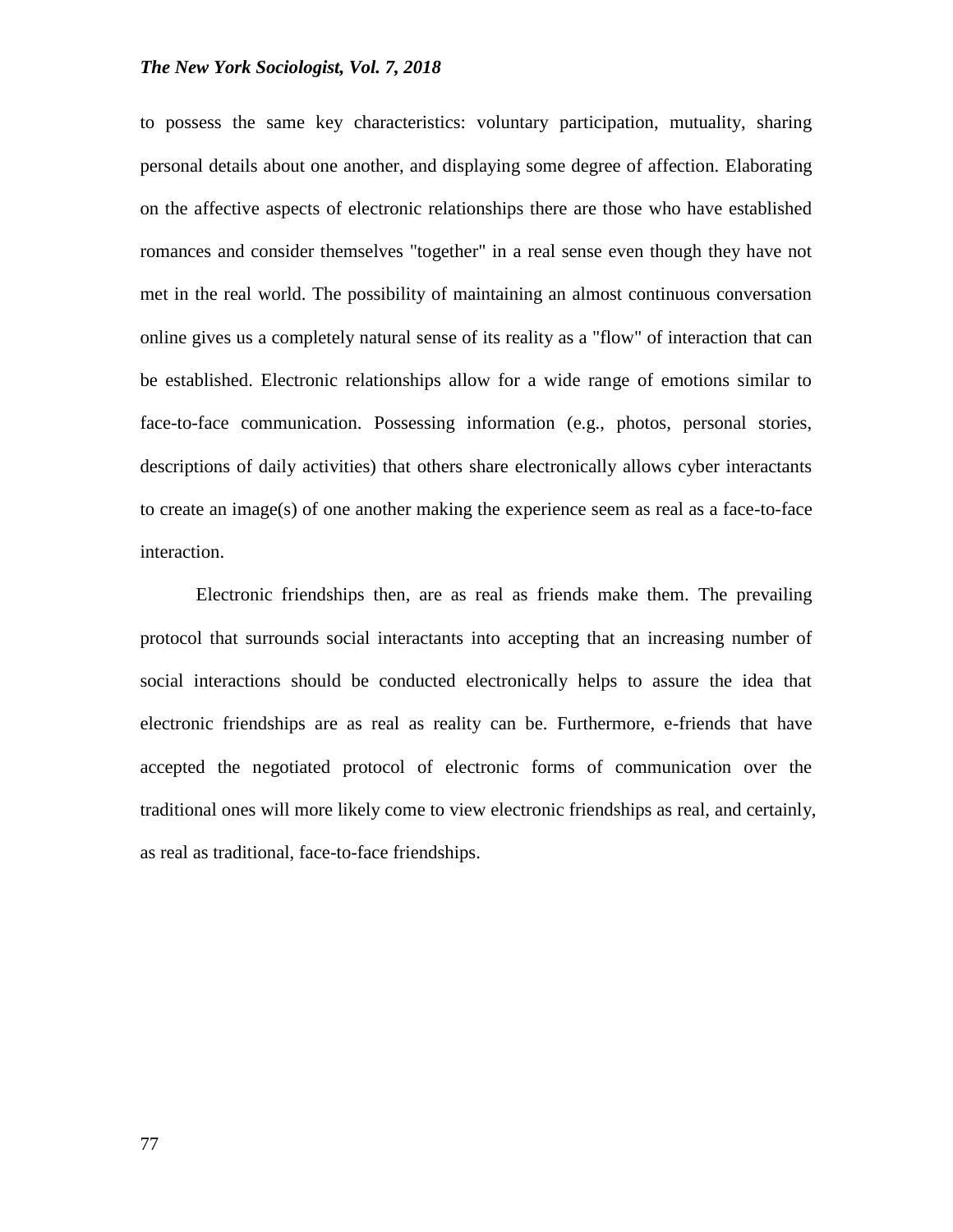## **REFERENCES**

Anderson, Elizabeth. 2015. "Teenagers Spend 17 Hours a Week Online: How Internet Use has Ballooned in the Last Decade." *The Telegraph*, May 11. Retrieved December 14, 2015: [\(http://www.telegraph.co.uk/fina](http://www.telegraph.co.uk/fina) nce/newsbysector/mediatechnolo gyandtelecoms/digitalmedia/11597743/Teenagersspend-27-hours-a-week-onlinehow-internet).

Cafferty, Jack. 2011. "Technology Replacing Personal Interactions at What Cost?" *CNN*, January 3. Retrieved June 19, 2016 [\(http://caffertyfile.blogs.cnn.com](http://caffertyfile.blogs.cnn.com/) /2011/01/03/technologyreplacing-personalinteractions-at-what-cost/).

Dastagir, Alia E. 2016. "Why There's Nothing Fake about Facebook Friendship." *USA Today*, February 7. Retrieved June 23, 2016: [\(http://www.usatoday.com/story/t](http://www.usatoday.com/story/t) ech/columnist/2016/02/04/facebo ok-anniversary-futurefriendships/79765832/use-hasballooned-in-the-lastdecade.html).

Dear Abby. 2015. "Family Offers Little Sympathy after Online Boyfriend's Death." As it appeared in *The Citizen*, November 6:B6.

- Delaney, Tim and Tim Madigan. 2017. *Friendship and Happiness: And the Connection Between the Two*. Jefferson, NC: McFarland.
- Delaney, Tim and Anastasia Malakhova. 2017. "Are Electronic Friendships Real Friendships?" Paper presented at the Global Conference on Friendship and Happiness, Waterford, Ireland, June 12-14, 2017.
- Dunbar, Robin I.M. 2016. "Do Online Social Media Cut Through the Constraints that Limit the Size of Offline Social Networks." *Royal Society Open Science*, January 20. Retrieved June 23, 2016: (http://rsos.royalsocietypublishin g.org/content/3/1/150292).

eBiz. 2016. "Top 15 Most Popular Social Networking Sites/June 2016." Retrieved June 20, 2016: [\(http://www.ebizmba.com/article](http://www.ebizmba.com/articles/social-networking-websites) [s/social-networking-websites\)](http://www.ebizmba.com/articles/social-networking-websites).

Karaian, Jason. 2015. "We Now Spend More than Eight Hours a Day Consuming Media." *Quartz.com*, June 1. Retrieved June 19: (http://qz.com/416416/we-nowspend-more-than-eight-hours-aday-consuming-media/).